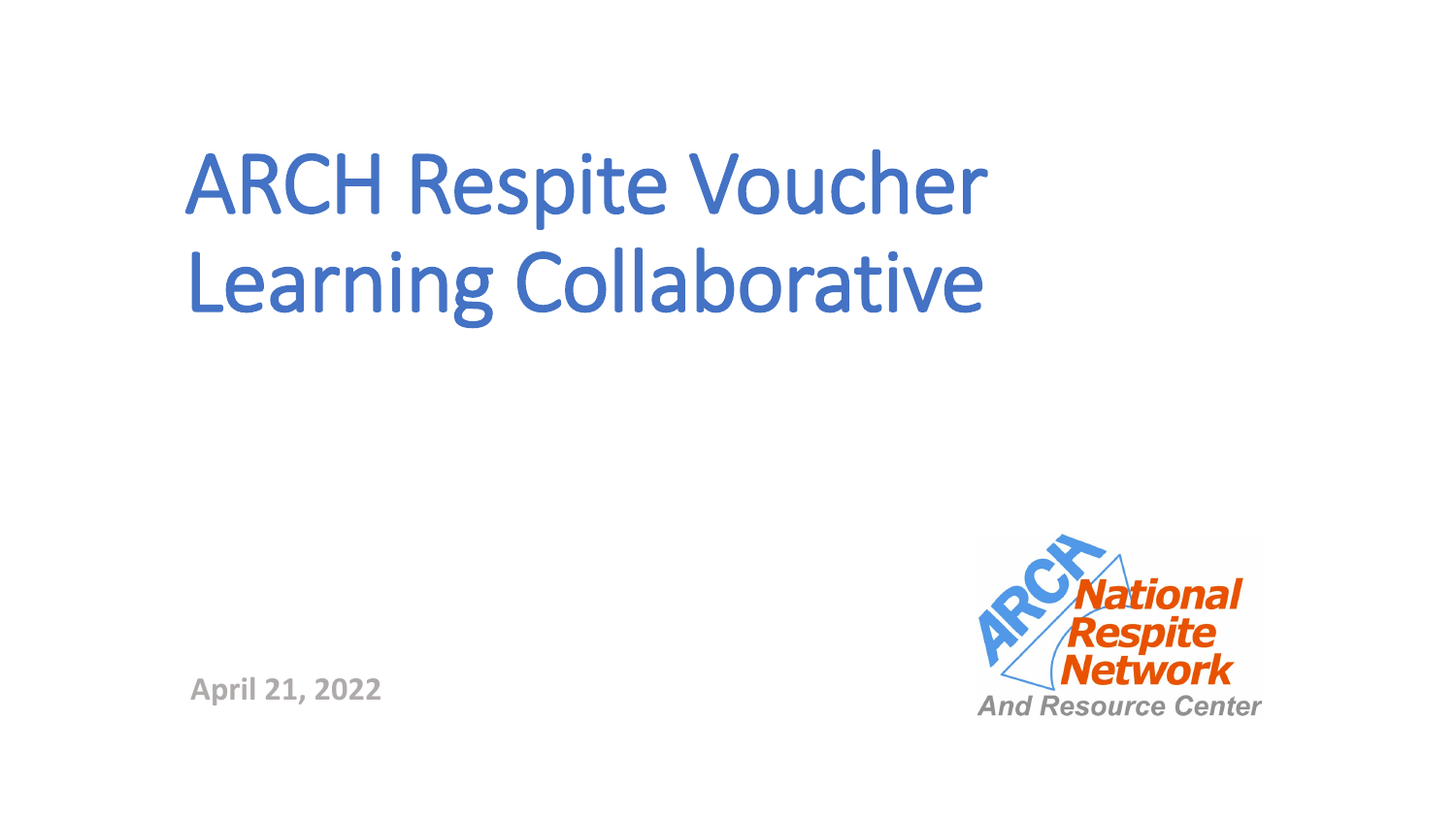## Agenda

| $1:30 - 1:45$ PM | <b>Welcome, Introductions, and Breakout Room Instructions</b>                     |
|------------------|-----------------------------------------------------------------------------------|
| $1:45 - 2:05$ PM | <b>Breakout Room Discussions</b>                                                  |
|                  | <b>Group #1.</b> Flexible and Responsive Voucher Programs                         |
|                  | <b>Group #2.</b> Voucher Program Outreach to Special Populations                  |
|                  | <b>Group #3.</b> Helping Family Caregivers Navigate and Access Respite Options    |
| $2:10 - 2:30$    | <b>Breakout Room Discussions</b>                                                  |
|                  | All 3 groups will repeat. You may switch groups or return to your original group. |
| $2:30 - 3:00$    | <b>Large Group Report Back and Next Steps</b>                                     |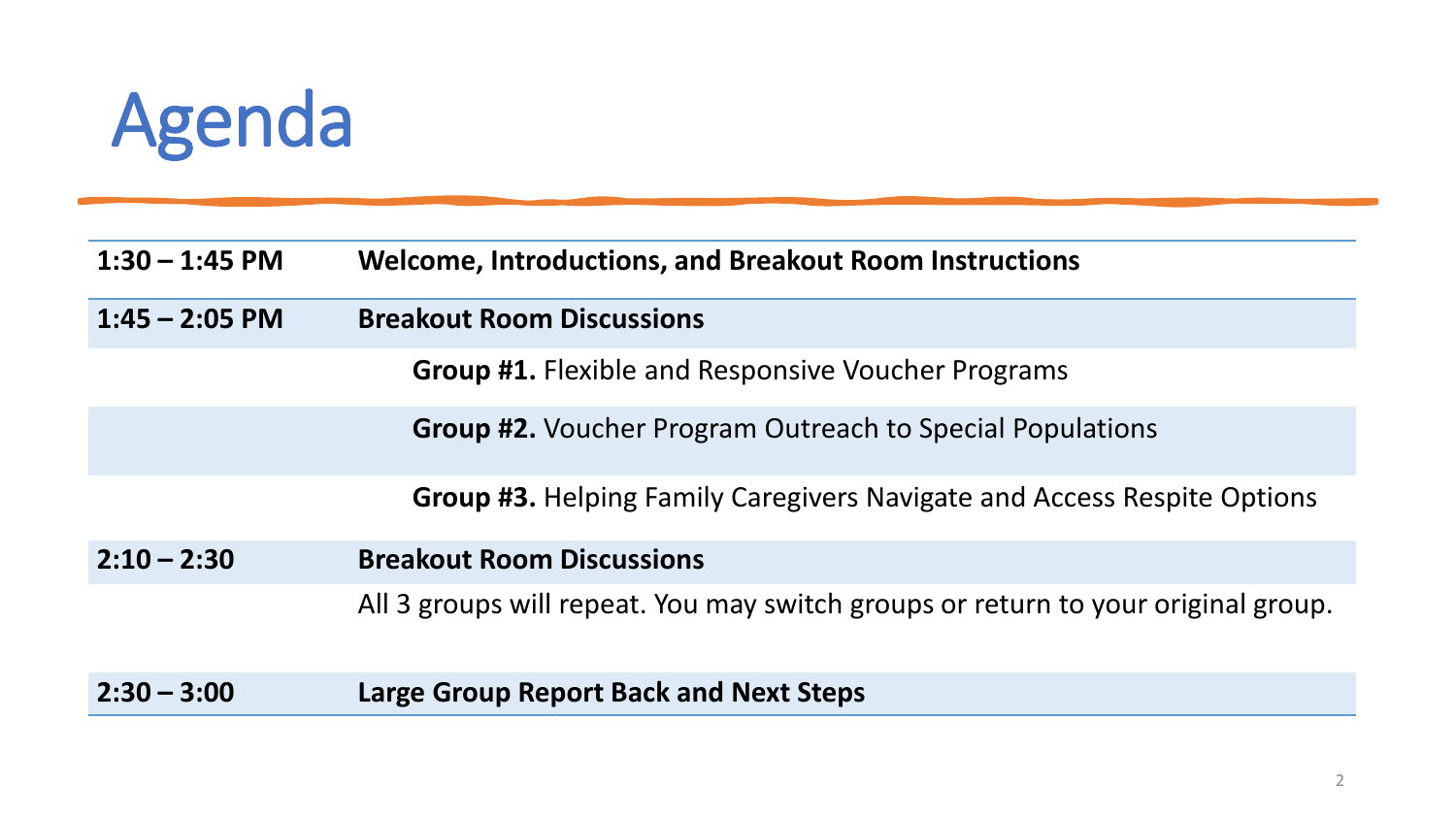| <b>Responses to Polling Questions</b>                                                                                                                                                            |                |
|--------------------------------------------------------------------------------------------------------------------------------------------------------------------------------------------------|----------------|
| <b>Issues</b>                                                                                                                                                                                    | # of Responses |
| <b>Caregiver and Care Recipient Eligibility</b>                                                                                                                                                  | 5              |
| <b>Type of Voucher Program</b> (e.g., consumer-direction; reimbursement to family caregivers or<br>providers; requiring family caregivers to be employers; use of licensed/vetted agencies only) | 11             |
| <b>Respite provider requirements/qualifications</b> (e.g., age limitations, training requirements,<br>background checks, etc.)                                                                   | 6              |
| Administrative Issues (e.g., use of fiscal management agency; policy and procedures manuals;<br>data collection tools; case management; staff training, etc.)                                    | 11             |
| <b>Liability and Fraud Prevention</b>                                                                                                                                                            | 6              |
| <b>Tax Issues</b>                                                                                                                                                                                | 5              |
| Program Changes due to COVID-19 Pandemic (e.g., hours, duration, eligibility)                                                                                                                    | 5              |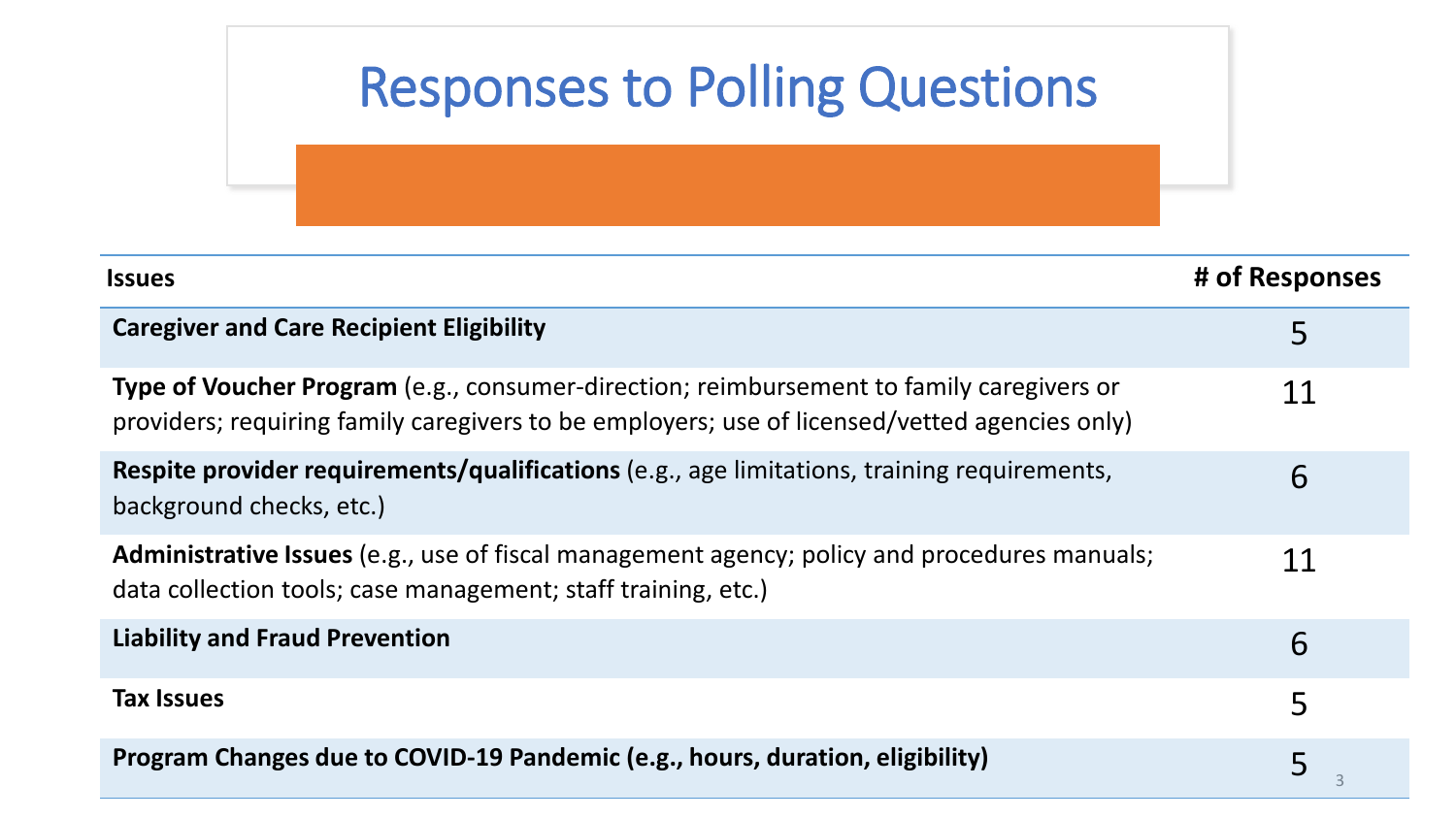### Breakout Room Discussion Topics

**Group #1. Flexible and Responsive Voucher Programs.** Identify features of respite voucher programs that make them responsive to family caregiver needs.

**Group #2. Voucher Program Outreach to Special Populations.** Explore outreach strategies or approaches for unserved or hard to serve populations.

**Group #3. Helping Family Caregivers Navigate and Access Respite Options.**  Discuss how voucher program staff work one-on-one with family caregivers to help them find, plan for and use respite providers responsive to their needs.